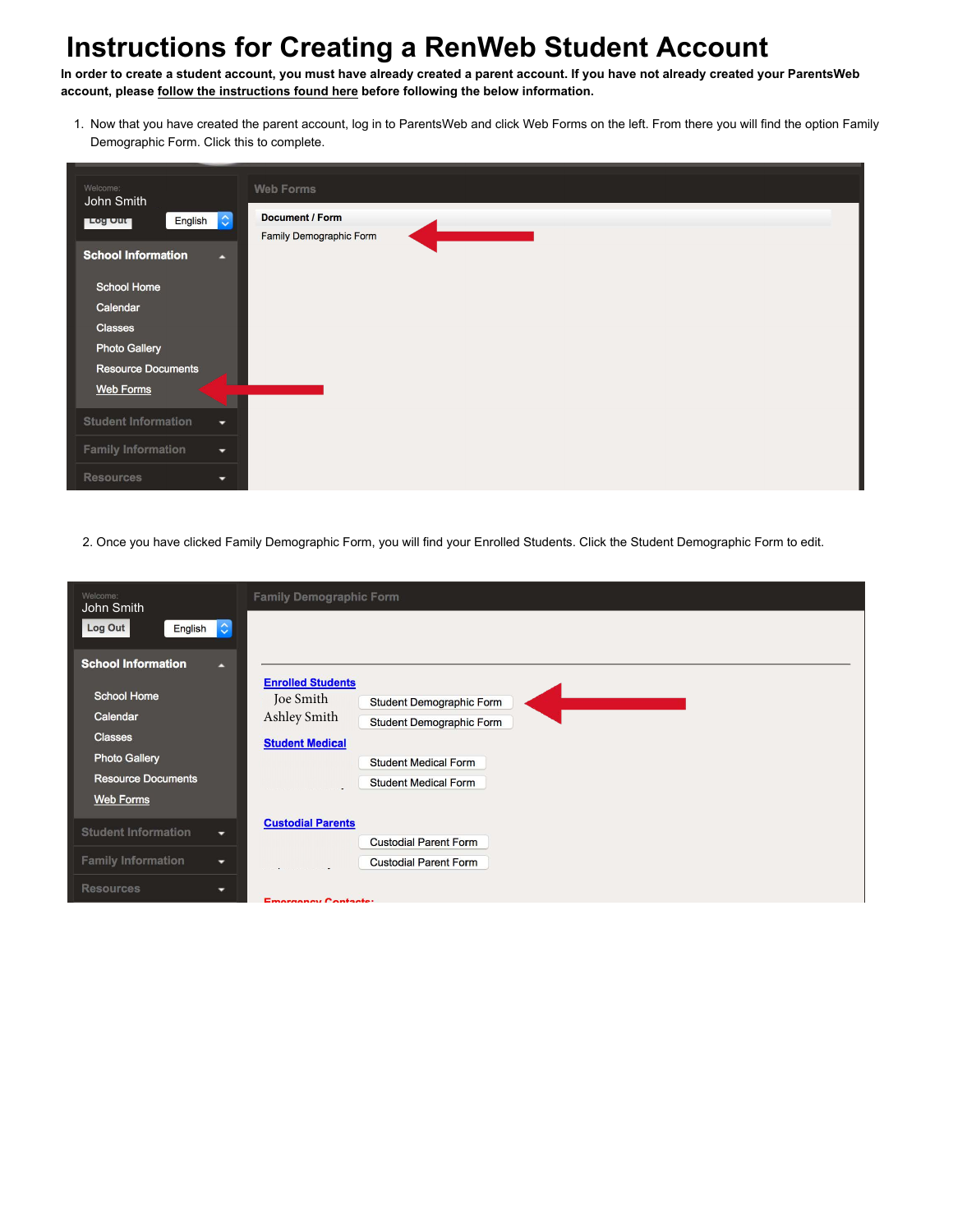3. Now that you have opened the Student Form, complete the information and add the email that will be used for the student.

| Welcome:<br>John Smith             | <b>Family Demographic Form</b> |                     |                           |        |              |                     |  |
|------------------------------------|--------------------------------|---------------------|---------------------------|--------|--------------|---------------------|--|
| Log Out<br>$ \diamond $<br>English | Return to main form            |                     |                           |        |              |                     |  |
| <b>School Information</b><br>п     |                                | <b>Student Form</b> |                           |        |              |                     |  |
| <b>School Home</b>                 | <b>Demographic Details:</b>    |                     |                           |        |              |                     |  |
| Calendar                           | Joe                            |                     | <b>Brandon</b>            | Smith  |              |                     |  |
| <b>Classes</b>                     | <b>First</b>                   | <b>Middle</b>       |                           | Last   |              | <b>Suffix</b>       |  |
| <b>Photo Gallery</b>               |                                |                     | 12/3/2002                 | Male   |              | Non-Hispanic/Latino |  |
| <b>Resource Documents</b>          | <b>Nickname</b>                |                     | <b>Birthdate</b> (mm/dd   | Gender |              | <b>Ethnicity</b>    |  |
| Web Forms                          |                                | $\gamma$ yyyy $)$   |                           |        |              |                     |  |
| <b>Student Information</b><br>۰    | <b>Contact Information:</b>    |                     |                           |        |              |                     |  |
|                                    |                                |                     |                           |        |              | Joe.Smith@gmail.com |  |
| <b>Family Information</b><br>▼     | Home Phone (xxx-xxx-xxxx)      |                     | Cell Phone (xxx-xxx-xxxx) |        | <b>Email</b> |                     |  |
| <b>Resources</b><br>۰              |                                |                     |                           |        |              |                     |  |
|                                    |                                |                     | Lynchburg                 |        | <b>VA</b>    | 24502               |  |
| <b>FACTS</b>                       | <b>Street</b>                  |                     | City                      |        | <b>State</b> | Zip                 |  |

**Now that you have set up a student email to associate with RenWeb, claim the account:**

- 1) Go to https://lca-va.client.renweb.com/pw/
- 2) Click on "Create New ParentsWeb Account" at the bottom of the page.

| <b>District Code:</b> |                                      |
|-----------------------|--------------------------------------|
| LCA-VA                |                                      |
| Username:             |                                      |
| Password:             |                                      |
|                       | Forgot Username / Password?          |
| Parent                | Student Staff                        |
| Login                 | <b>Create New ParentsWeb Account</b> |
|                       | Get the RenWeb Home App              |
|                       | <b>GET IT ON</b><br>Download on the  |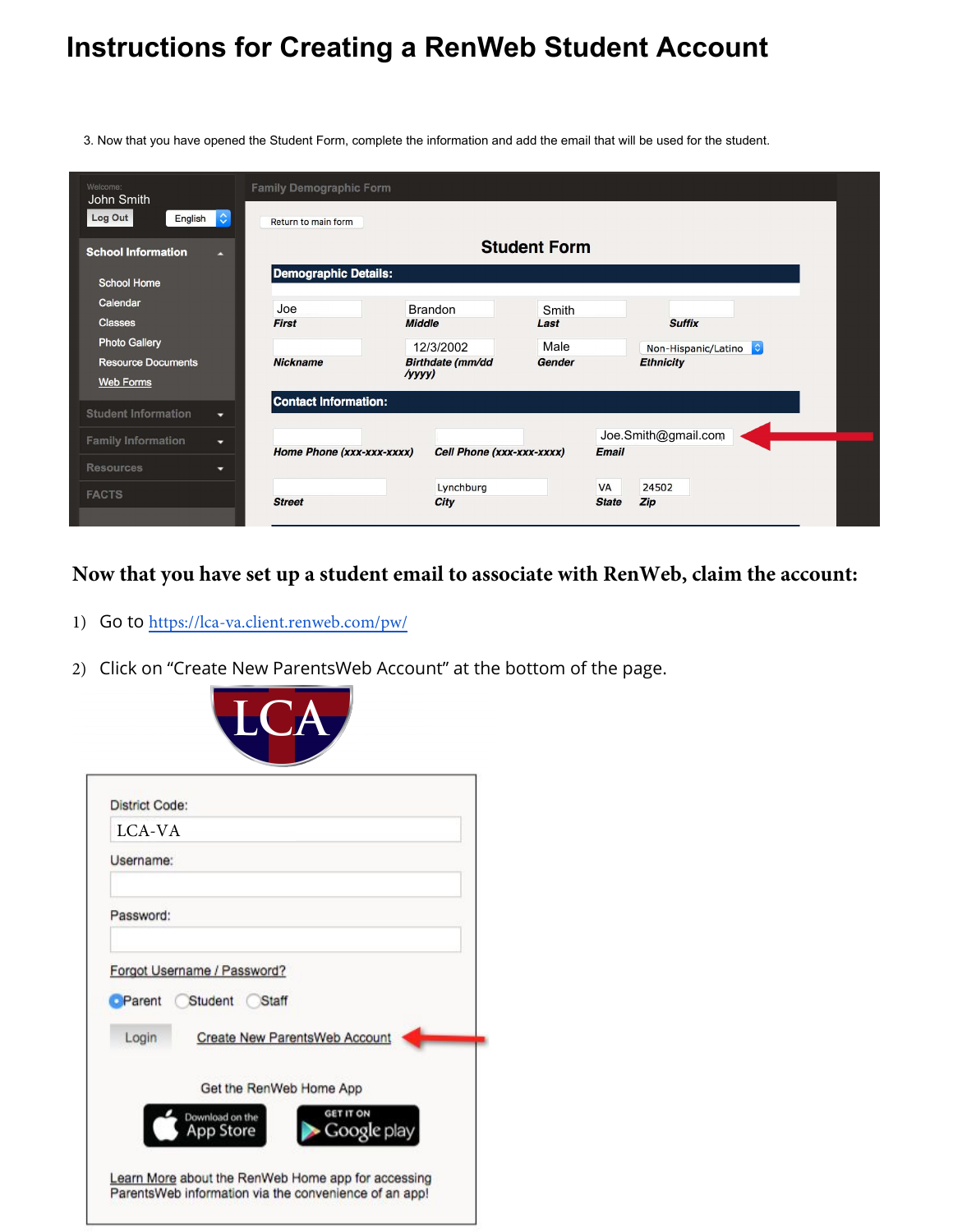3) Enter your email address (the same email you used in the demographic form previously filled out).



| <b>District Code:</b> |  |
|-----------------------|--|
| LCA-VA                |  |
| Email:                |  |
|                       |  |
| <b>Create Account</b> |  |
|                       |  |

- 4) Click Create Account
- 5) Log into your email and open the email from RenWeb Customer Support

RenWeb Support RenWeb Customer Support - This email is in response to your request to create an account for RenWeb's ParentsWeb. Please  $2:41$  pm

6) In the email, click the link to set up your account

| RenWeb Customer Support Inbox x |                                                                                                                                                                                                                                                                                                  |                                   |  |  |
|---------------------------------|--------------------------------------------------------------------------------------------------------------------------------------------------------------------------------------------------------------------------------------------------------------------------------------------------|-----------------------------------|--|--|
| $\Delta$                        | RenWeb Support <autoemail@renweb.com><br/>to me <math>-</math></autoemail@renweb.com>                                                                                                                                                                                                            | 2:41 PM (21 hours ago) $\sqrt{ }$ |  |  |
|                                 | This email is in response to your request to create an account for RenWeb's ParentsWeb. Please click<br>the link below to create your username and password. The link below will remain active for 6 hours.<br>If you did not make this request please contact your RenWeb school administrator. |                                   |  |  |
|                                 | Once you click the link below, you will have 6 hours to create your login credentials.                                                                                                                                                                                                           |                                   |  |  |
|                                 | Click to create your ParentsWeb login                                                                                                                                                                                                                                                            |                                   |  |  |
|                                 | RenWeb Technical Support Team                                                                                                                                                                                                                                                                    |                                   |  |  |

7) Create a username and password for your RenWeb account and click "Save Username and/or Password". **We recommend that all students use a username of Firstname.Lastname.** Passwords must be at least 8 characters long and have at least one letter and one number.

#### **Change/Create Password**

| <b>Name</b> | <b>Person ID User Name</b> | <b>Password Confirm</b> |                                |
|-------------|----------------------------|-------------------------|--------------------------------|
| Adair       |                            |                         | Save User Name and/or Password |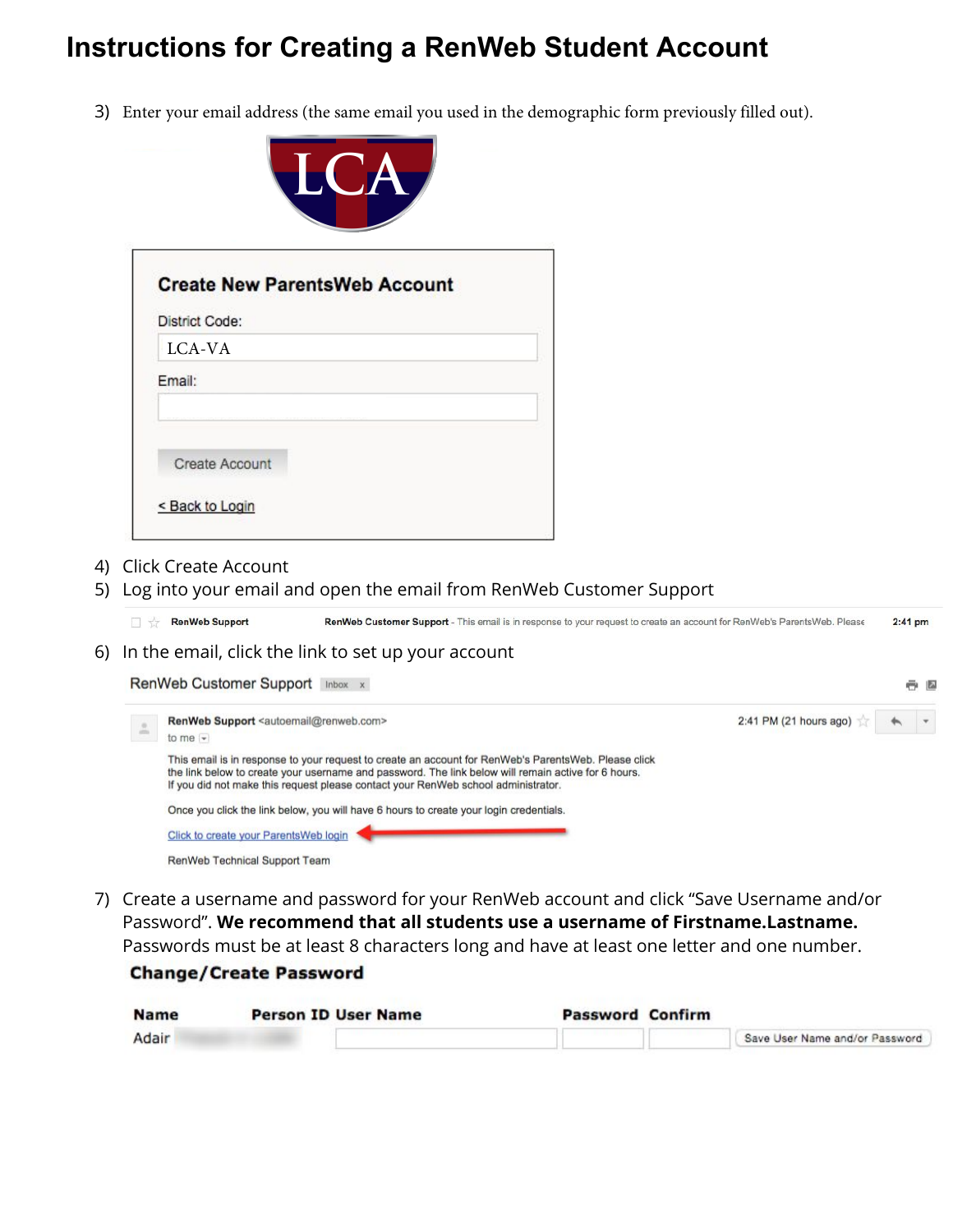8) Once you have clicked "Save Username and or Password" you will get a Green Notification telling you it was updated.

|             | User Name/Password successfully updated. |                         |                                |
|-------------|------------------------------------------|-------------------------|--------------------------------|
|             | <b>Change/Create Password</b>            |                         |                                |
| <b>Name</b> | <b>Person ID User Name</b>               | <b>Password Confirm</b> |                                |
| Adair       |                                          |                         | Save User Name and/or Password |

9) Go back to the RenWeb login Page and enter the username and password you just setup. Make Sure you select STUDENT. Click Login